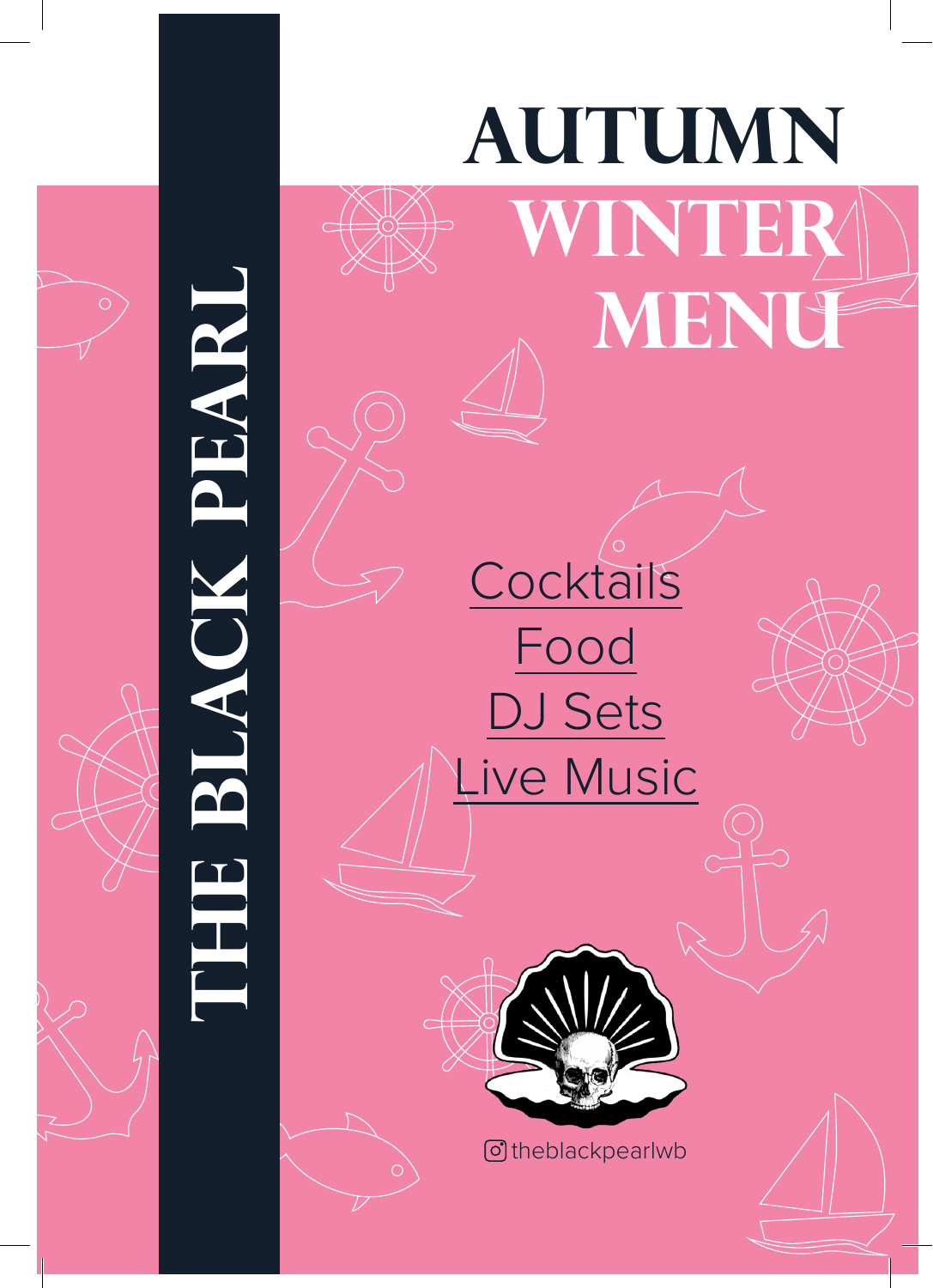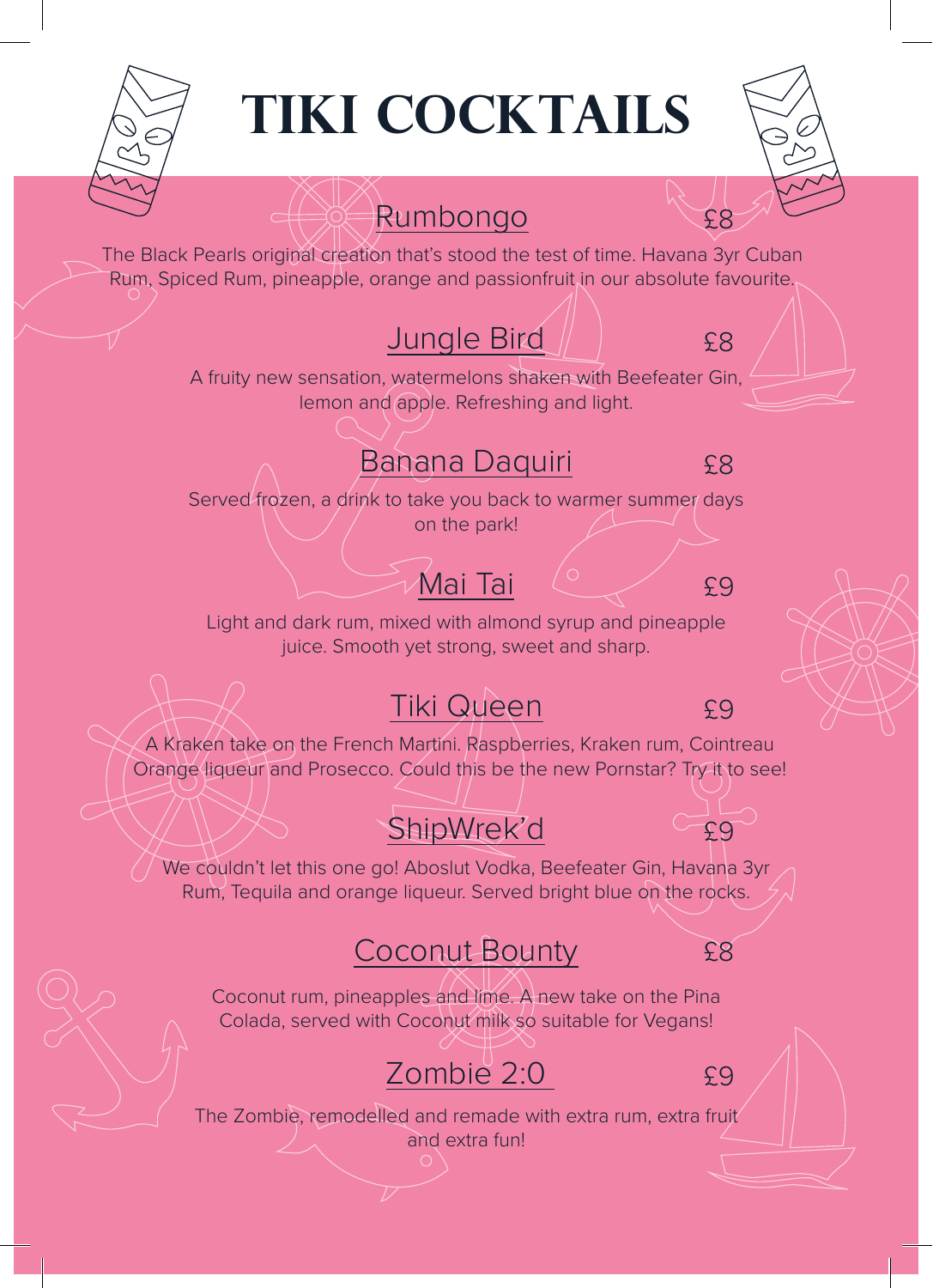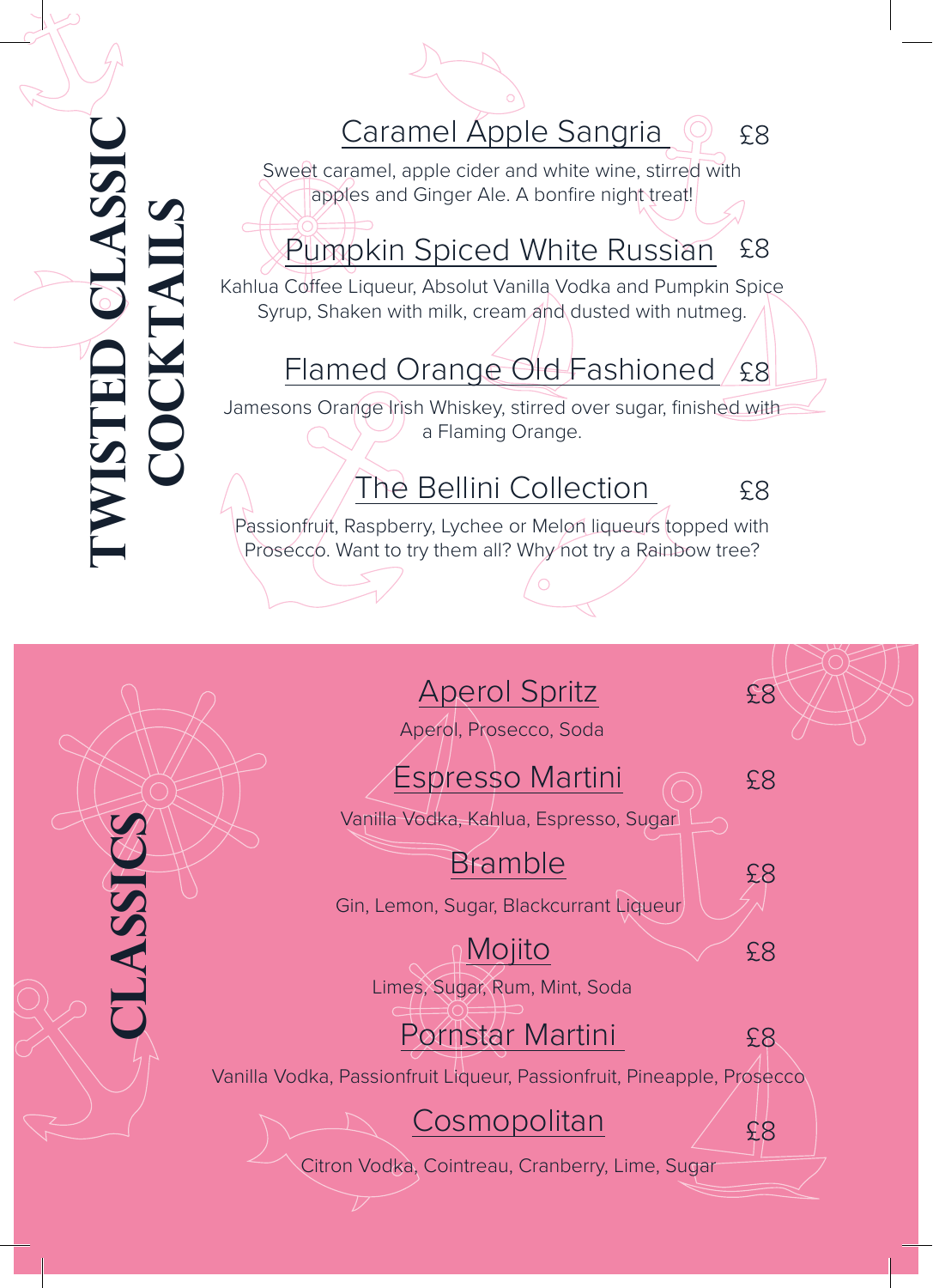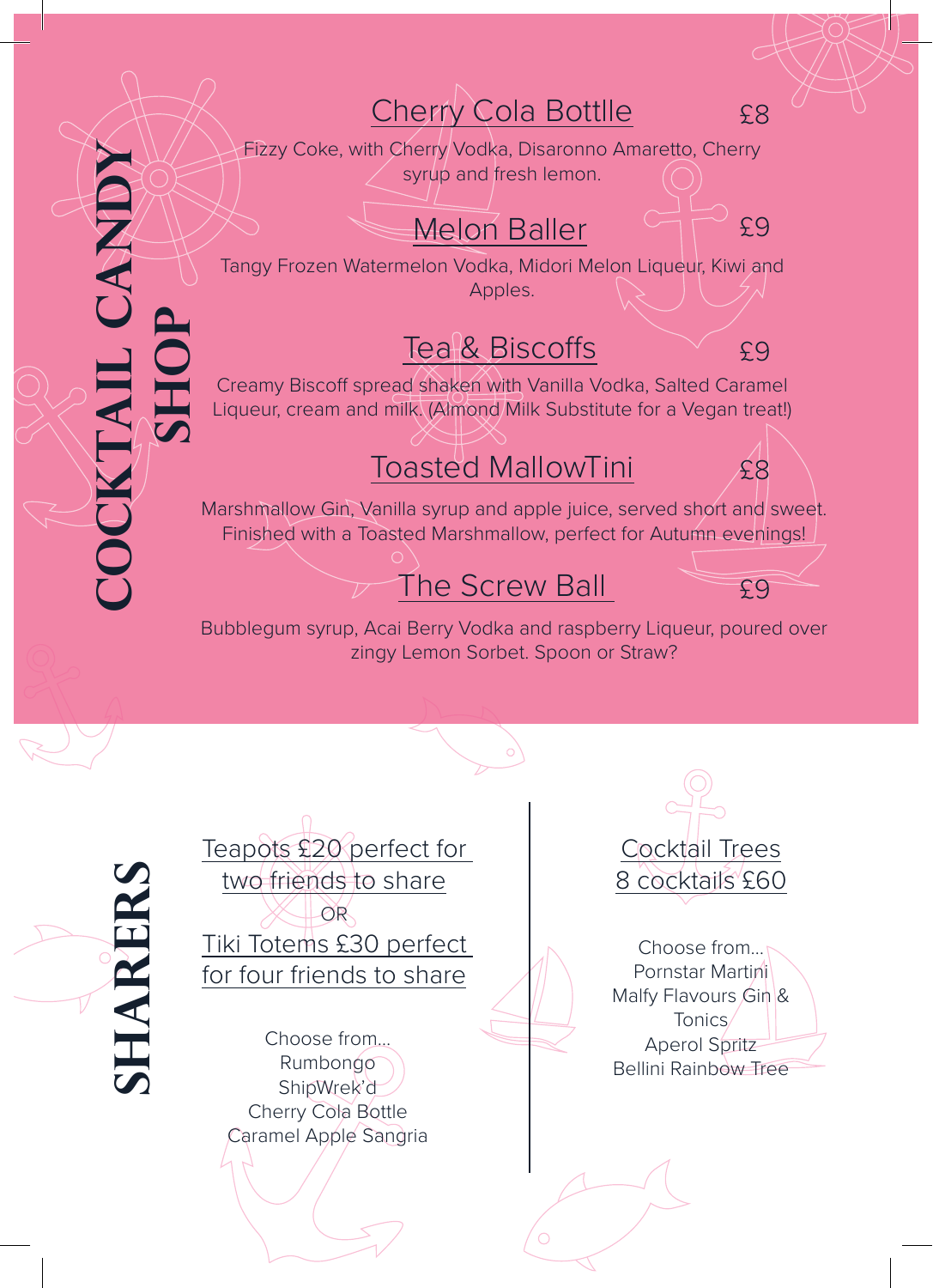

**Botanical Gin (1.2%)** Served with your choice of Franklin & Sons Tonic £5. Served with Lemonade £4

HOTS



Jagerbombs £4 Pornstar Bombs £4 Mix & Match 4 for £15

Licor 43 £3.50 Kwai Fei Lychee £3.50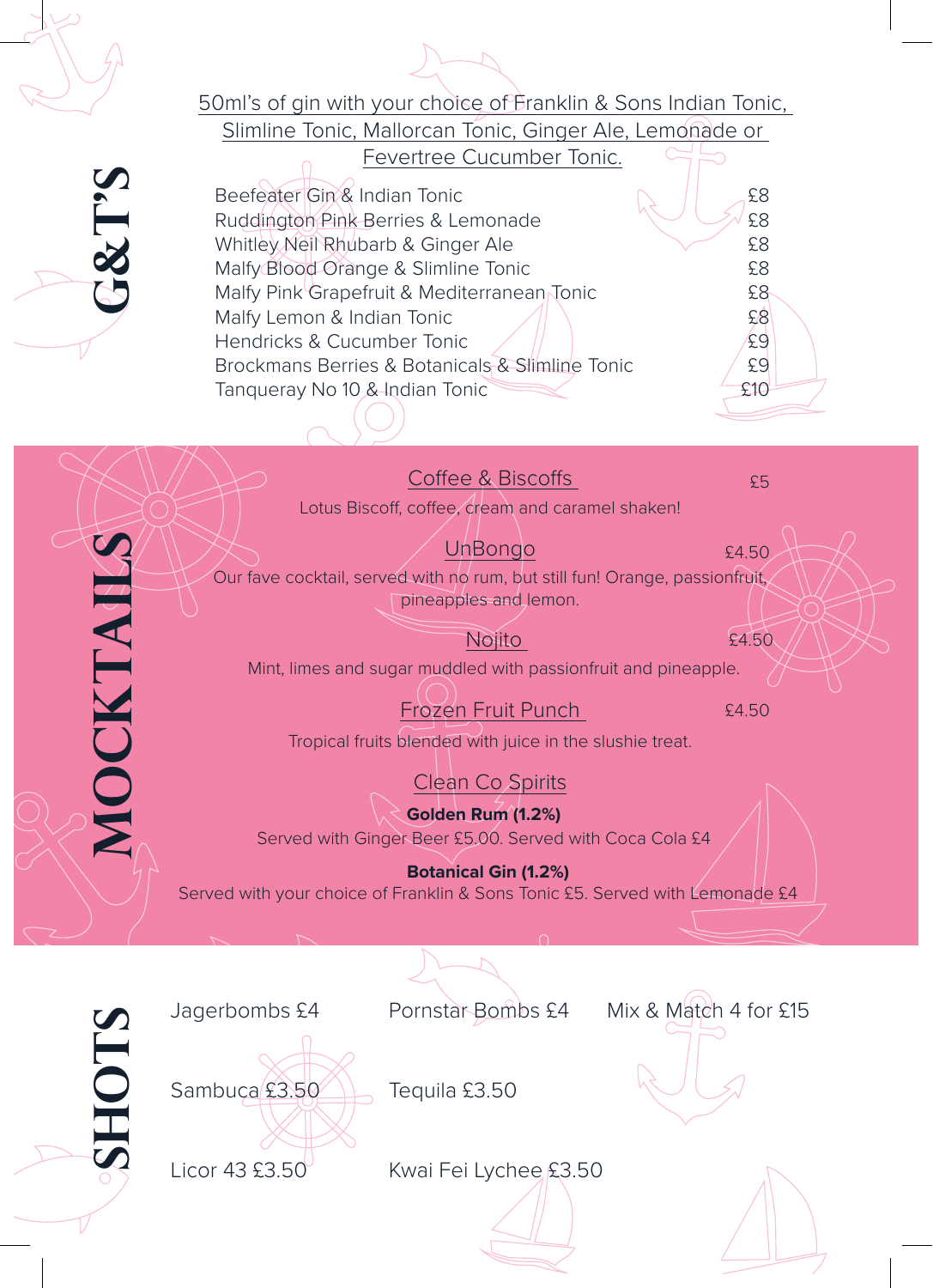

Please ask to substitute milk for Almond Milk at no extra charge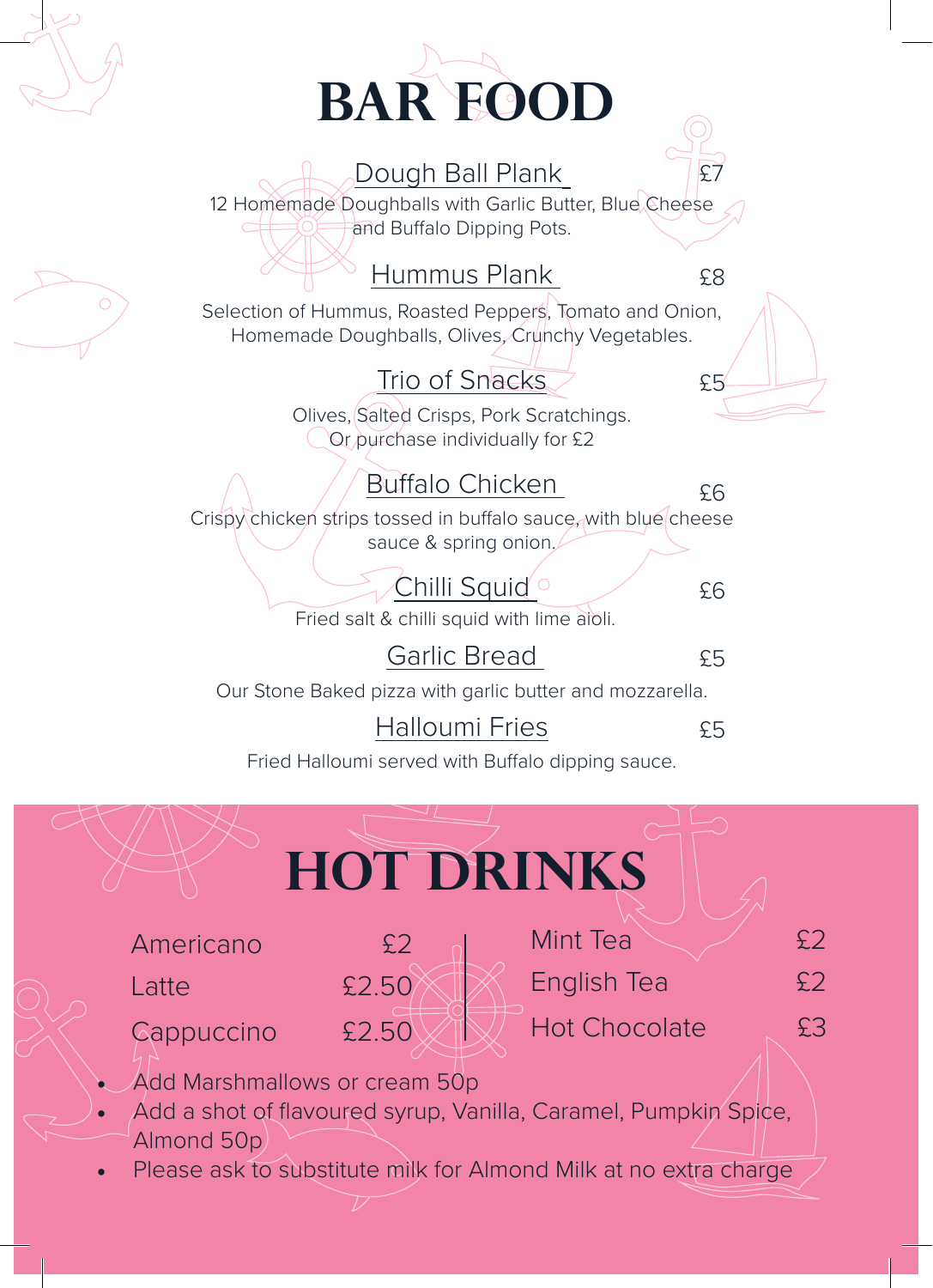# **Food menu**

## Choose your filling

**Pulled Pork & Rainbow Slaw**

Pulled pork in Ginger, Lime & Chilli. With house Slaw and Lime Aoli.

### **Buffalo Chicken & Blue Cheese**

Crispy fried chicken in buffalo & homemade blue cheese sauce with spring onion.

### **Roasted Vegetable and Feta (V)**

Blackened peppers, roasted tomato & onions, with spinach & vegan feta.

## Wrap your filling up or layer it on fries

### **All wrapped up Dirty Fries**

 $\beta$ 

Your choice from above wrapped in soft, http://www.choice from above packed over warm Tortilla Pork £7 Chicken £7 Vegetable & Feta £6

crispy fries Pork £8 Chicken £8 Vegetable & Feta £7

## Black Pearl Pizza

**Our classic pizzas are served on hand rolled, stone baked bases, with crushed tomato and oregano base, 100% mozzarella cheese and garlic butter.** 

| <b>Pulled Pork &amp; Rainbow Slaw</b>    | £8 |
|------------------------------------------|----|
| <b>Buffalo Chicken &amp; Blue Cheese</b> | £8 |
| Roasted Vegetable and Feta               | £8 |
| <b>Chicken &amp; Pesto</b>               | £8 |
| Pepperoni                                | £8 |
| Margherita                               |    |

**Why not add a side of fries £3?**